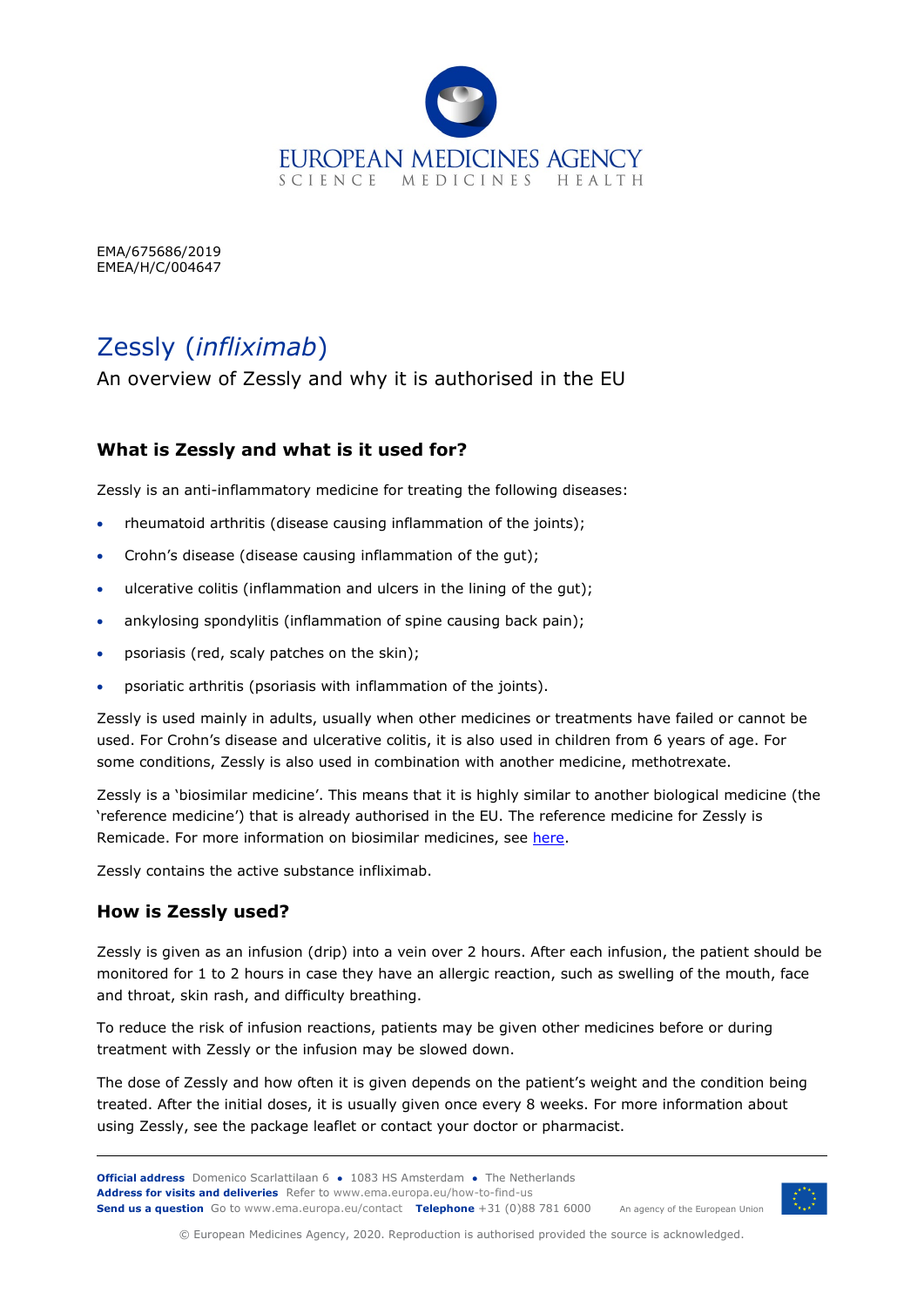Zessly can only be obtained with a prescription and treatment should be started and supervised by a specialist doctor who has experience in the diagnosis and treatment of the diseases that Zessly is used to treat.

### **How does Zessly work?**

The active substance in Zessly, infliximab, is a monoclonal antibody (a type of protein) that attaches to a substance in the body called tumour necrosis factor alpha (TNF-α). This substance is involved in causing inflammation and is found at high levels in patients with the diseases that Zessly is used to treat. By attaching to TNF-α, infliximab blocks its activity and thereby reduces inflammation and other symptoms of the diseases.

### **What benefits of Zessly have been shown in studies?**

Laboratory studies comparing Zessly with Remicade have shown that the active substance in Zessly is highly similar to that in Remicade in terms of structure, purity and biological activity. Studies have also shown that giving Zessly produces similar levels of the active substance in the body to giving Remicade.

In addition, Zessly was as effective as Remicade in a study of 650 rheumatoid arthritis patients whose previous treatment with methotrexate alone had not worked well enough. The study looked at the proportion of patients who achieved at least a 20% reduction in ACR scores (a measure of painful, swollen joints and other symptoms) after 14 weeks of treatment. A similar proportion of patients achieved a 20% reduction with both medicines (around 61.1% with Zessly and 63.5% with Remicade).

Because Zessly is a biosimilar medicine, the studies on effectiveness and safety carried out with Remicade do not all need to be repeated for Zessly.

## **What are the risks associated with Zessly?**

The safety of Zessly has been evaluated, and on the basis of all the studies carried out the side effects of the medicine are considered to be comparable to those of the reference medicine Remicade.

The most common side effects with Zessly (in which may affect more than 1 in 10 people) are viral infections (such as flu and cold sores), headache, upper respiratory tract infection (nose and throat infection), sinusitis (inflammation of the sinuses), nausea (feeling sick), abdominal pain (belly ache), infusion-related reactions and pain. For the full list of side effects of Zessly, see the package leaflet.

Zessly must not be used in patients who are hypersensitive (allergic) to infliximab, mouse proteins or any of the other ingredients of Zessly. Zessly must also not be used in patients with tuberculosis, other severe infections, or moderate or severe heart failure (when the heart does not pump blood as well as it should).

## **Why is Zessly authorised in the EU?**

The European Medicines Agency decided that, in accordance with EU requirements for biosimilar medicines, Zessly has a highly similar structure, purity and biological activity to Remicade and is distributed in the body in the same way. In addition, studies in patients with rheumatoid arthritis have shown that the safety and effectiveness of Zessly are equivalent to those of Remicade.

All these data were considered sufficient to conclude that Zessly will behave in the same way as Remicade in terms of effectiveness and safety in its authorised uses. Therefore, the Agency's view was